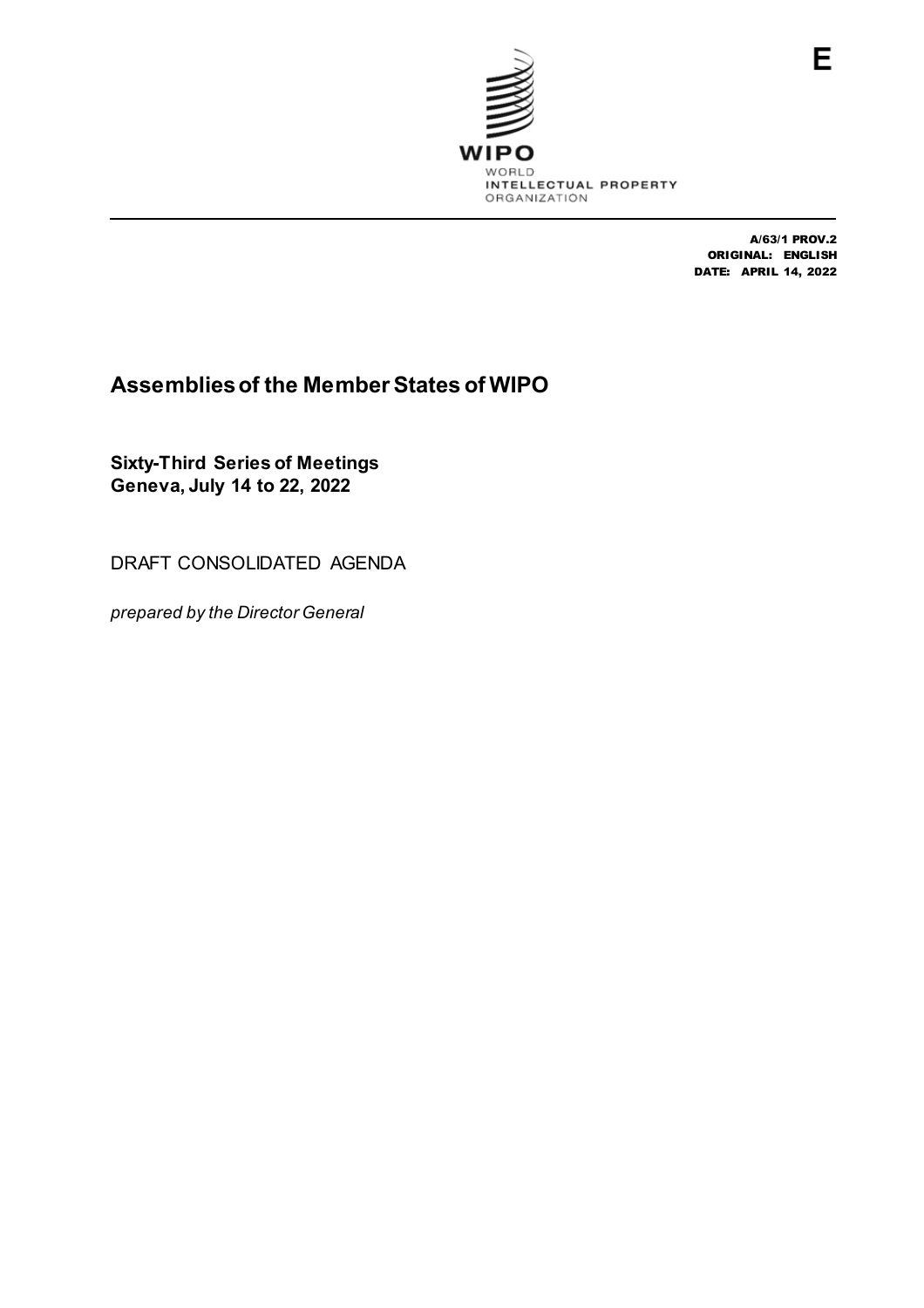# **LIST OF AGENDA ITEMS[1](#page-1-0)**

#### OPENING OF THE SESSIONS

- 1. Opening of the Sessions
- 2. Adoption of the Agenda
- 3. Report of the Director General to the Assemblies of WIPO
- 4. General Statements
- 5. Election of Officers

### GOVERNING BODIES AND INSTITUTIONAL ISSUES

- 6. Admission of Observers
- 7. Approval of Agreements
- 8. Draft Agendas for 2023 Ordinary Sessions
- 9. New Electoral Cycle of the Officers of WIPO Assemblies and other Bodies

WIPO COMMITTEES AND INTERNATIONAL NORMATIVE FRAMEWORK

- 10. Reports from WIPO Committees:
	- (i) The Standing Committee on Copyright and Related Rights (SCCR)
	- (ii) The Standing Committee on the Law of Patents (SCP)

(iii) The Standing Committee on the Law of Trademarks, Industrial Designs and Geographical Indications (SCT)

(iv) Matters Concerning the Convening of a Diplomatic Conference for the Adoption of a Design Law Treaty (DLT)

(v) The Committee on Development and Intellectual Property (CDIP) and Review of the Implementation of the Development Agenda Recommendations

(vi) The Intergovernmental Committee on Intellectual Property and Genetic Resources, Traditional Knowledge and Folklore (IGC)

(vii) The Committee on WIPO Standards (CWS)

<span id="page-1-0"></span> <sup>1</sup> Documents related to each agenda item – refer to "List of Documents" (A/63/2)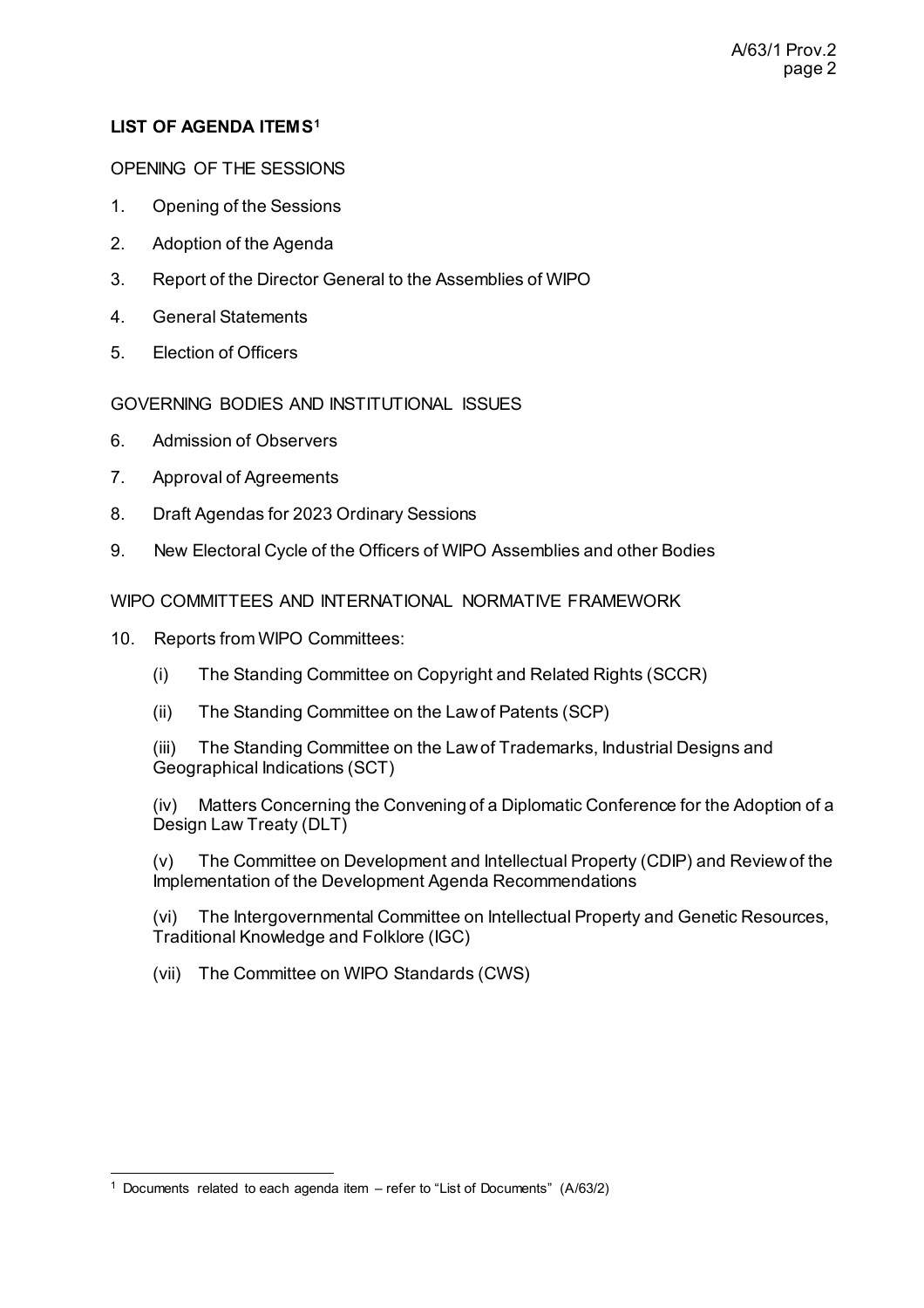### PROGRAM, BUDGET AND OVERSIGHT MATTERS

- 11. Reports on Audit and Oversight
	- (i) Report by the Independent Advisory Oversight Committee (IAOC)
	- (ii) Report by the External Auditor
	- (iii) Report by the Director of the Internal Oversight Division (IOD)
- 12. Report on the Program and Budget Committee (PBC)

### STAFF MATTERS

- 13. Reports on Staff Matters
	- (i) Report on Human Resources
	- (ii) Report by the Ethics Office
- 14. Amendments to Staff Regulations and Rules

# GLOBAL INTELLECTUAL PROPERTY SERVICES

- 15. WIPO Arbitration and Mediation Center, including Domain Names
- 16. Madrid System
- 17. Hague System
- 18. Lisbon System

#### OTHER ASSEMBLIES AND TREATIES

- 19. Budapest Union Assembly
- CLOSING OF THE SESSIONS
- 20. Adoption of the Report
- 21. Closing of the Sessions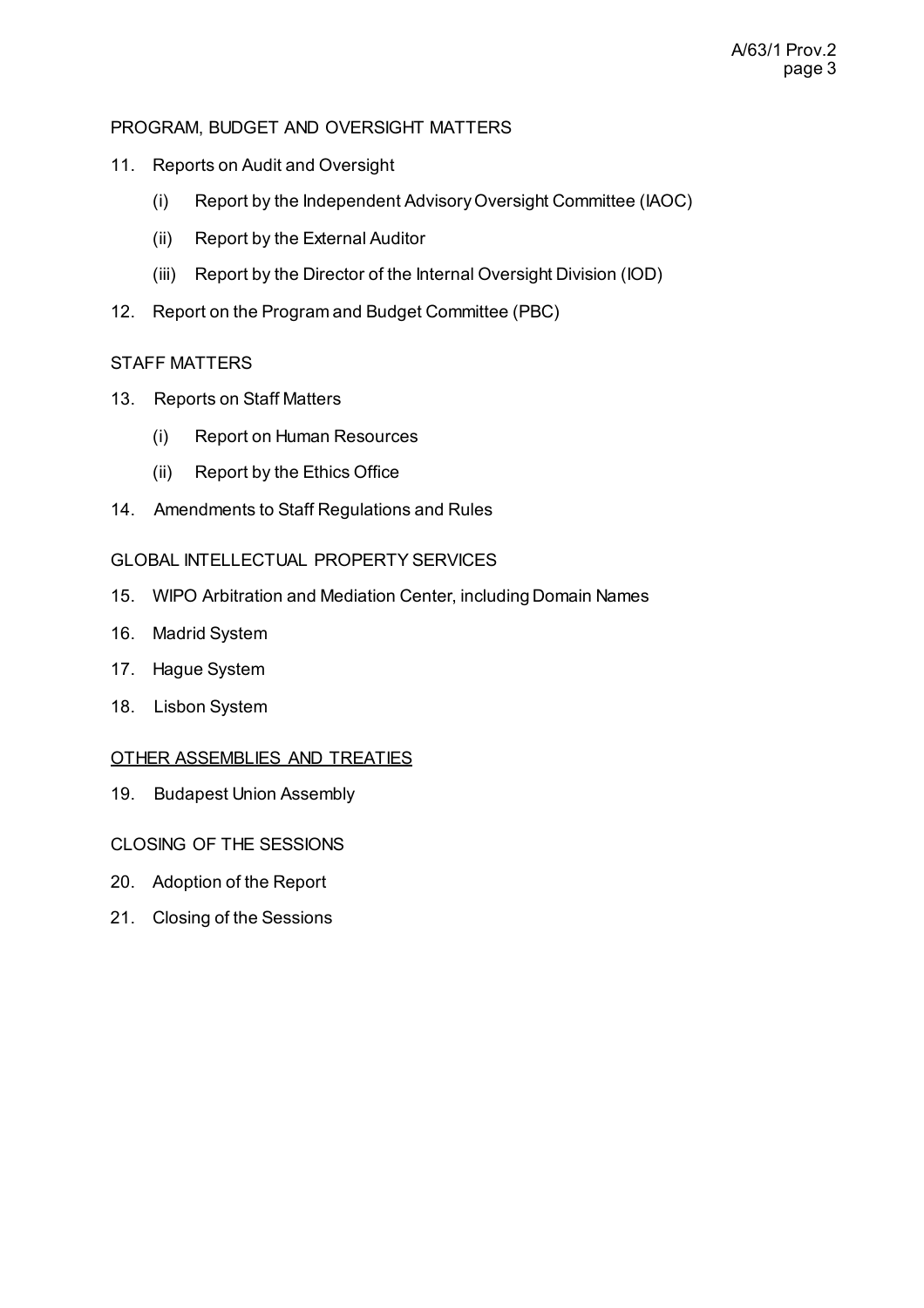### **TENTATIVE PROGRAM OF WORK**

It is proposed that the agenda items be considered on the following days:

| Friday, July 15    | agenda items 1 to 4                     |
|--------------------|-----------------------------------------|
| Monday, July 18    | agenda items 4 (continued), 5, 6, 9, 15 |
| Tuesday, July 19   | agenda item 10                          |
| Wednesday, July 20 | agenda items 11, 12, 16, 17, 18, 19     |
| Thursday, July 21  | agenda items 7, 8, 13, 14               |
| Friday, July 22    | agenda items 20 and 21                  |

The above program is merely indicative and any of the agenda items may be called up on any of the days from July 15 to 22, 2022, subject to a decision by the Chair(s), in accordance with the WIPO General Rules of Procedure.

Morning sessions will be held from 10 a.m. to 1 p.m., afternoon sessions from 3 to 6 p.m. and, as appropriate, night sessions may be organized to conclude discussions of all agenda items scheduled for that day.

#### **BODIES CONCERNED**

As per usual practice, the draft agenda includes the matters that concern each body convened in the framework of the Assemblies (listed in document A/63/INF/1) in a consolidated manner, that is, when a matter concerns more than one body, such matter constitutes a single agenda item, as follows:

- − Bodies concerned: All bodies convened (22), as listed in document A/63/INF/1 Presiding officer: The Chair of the WIPO General Assembly Agenda items: 1 to 4, 6, 9, 11(ii), 12, 20 and 21
- − Bodies concerned: WIPO General Assembly Presiding officer: The Chair of the WIPO General Assembly Agenda items: 10, 11(i), 11(iii), 15
- − Bodies concerned: WIPO Coordination Committee Presiding officer: The Chair of the WIPO Coordination Committee Agenda items: 7, 13, 14
- − Body concerned: WIPO Coordination Committee, Paris Union Executive Committee, and Berne Union Executive Committee Presiding officer: The Chair of the WIPO Coordination Committee Agenda items: 5, 8
- − Body concerned: Madrid Union Assembly Presiding officer: The Chair of the Madrid Union Assembly Agenda item: 16
- − Body concerned: Hague Union Assembly Presiding officer: The Chair of the Hague Union Assembly Agenda item: 17